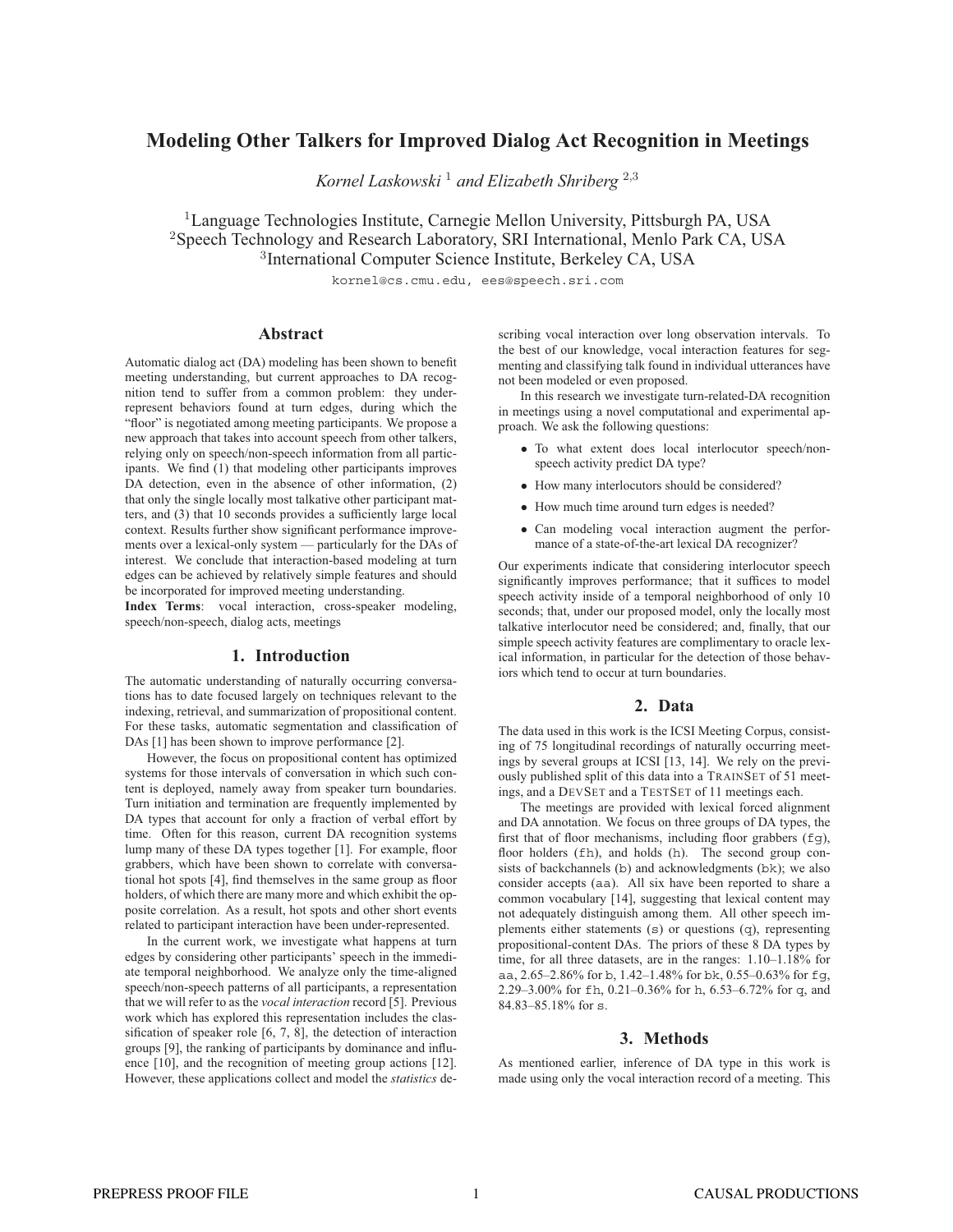record consists of, for each participant, contiguous "ON" intervals of speech, which we refer to as *talkspurts*, and intertalkspurt "OFF" gaps. A talkspurt segmentation, comprising the input to our proposed methods, is formed by concatenating the time spans of adjacent human-transcribed words. Because a single talkspurt can implement a sequence of DAs, we treat talkspurts as constructed out of smaller atomic units; for simplicity, we choose these units to be 100 ms frames. The task we consider is the classification of each frame of speech as one of the 8 DA types in Section 2. We propose to decode a meetings one target participant at a time, and to model the speech/nonspeech posterior of non-target participants in the target participant's feature space. DA segmentation is not assumed during classification, and boundaries are implicitly postulated where two adjacent frames are assigned dissimilar labels.

We optimize our systems by maximizing the unweighted arithmetic mean over the  $F$ -scores for all 8 DA types. Tuning to individual-DA F-scores is part of our final analysis in Subsection 4.3.

#### **3.1. Simple Distance-to-Speech-Edge Features**

As a preliminary set of context features for a given speech frame at time  $t$ , we consider distance to nearby speech from both the target speaker and their interlocutors. For the target speaker, we compute 4 features: the number of frames to the nearest previous speech frame, the number of frames to the nearest next speech frame, and similarly for the nearest non-speech frames. We also compute 3 interlocutor features, namely the number of frames to the nearest previous and nearest next speech frame from *any* non-target participants, as well as the number of concurrent non-target speakers at time  $t$ .

Given these features, we train a decision tree using TRAIN-SET, whose performance on DEVSET for target participant features alone is 16.51%; adding the three non-target participant features improves performance to 18.51%. We note that this approach has two main limitations, namely that (1) frames are assumed conditionally independent, as the decision tree does not leverage sequence information, and (2) the features capture only distance to the nearest edge, and not what lies beyond it.

#### **3.2. A Hidden Markov Model Topology**

To address the first limitation, we propose a decoder topology whose elements are shown in Figure 1. A *talkspurt fragment* (TSF) refers to the longest contiguous interval of speech belonging to at most one talkspurt and at most one DA. Each TSF sub-network has a minimum duration constraint of 1 frame, and a maximum no-repeat state sequence of 5 frames to constrain topology size. Since many TSFs are longer than 500 ms, we allow a single self-loop on the center-most state in the TSF subnetwork; we prohibit self-loops elsewhere in order to precisely model speech context in the neighborhood of TSF edges.

The network for each DA type consists of one non-DAterminal and one DA-terminal TSF sub-network; networks for q and s DA types have two additional DA-terminal TSF subnetworks: one for abandoned DAs and one for interrupted DAs. As a result, the complete HMM topology contains 20 distinct TSF sub-networks. Transition from a non-DA-terminal TSF to a DA-terminal TSF must pass through an intra-DA gap (GAP) sub-network; DA networks may be entered through a DA-terminal TSF sub-network for DAs with no intra-DA gaps. Egress states in DA-terminal TSFs are punctuationbearing. The complete decoder topology involves full connectivity among the 8 DA networks via inter-DA GAPs.



Figure 1: Element sub-networks in an HMM topology for conversational speech, with a frame step of 100 ms; states shown in white denote non-speech. In (a), egress states, optionally punctuation-bearing, are shown in black. Note that (b) and (c) differ in that inter-DA GAPs may have zero duration.

Transition probabilities are maximum likelihood estimates inferred from the best Viterbi path through TRAINSET. When only the binary speech/non-speech activity at time  $t$  of the target participant is used, this system achieves an average 8 class DEVSET F-score of 20.60%. To include the simple features of the previous section, we model them in log-space using Gaussian mixture models (GMMs). The number of Gaussian components, as well as the emission model weight, are optimized to maximize the average 8-class F-score on DE-VSET. The DEVSET performance of this system is 21.93% for target-participant features only, and 24.06% when non-targetparticipant features are included.

#### **3.3. Improved Vocal Interaction Features**

We now turn to the second limitation mentioned in Subsection 3.1, namely that the simple features capture only the nearest talkspurt-edge events; the latter are modeled even when they are temporally very distant. Although we could generalize feature extraction beyond the first edge, we instead propose an alternative approach, relying on only a *local* neighborhood of ∆T seconds around instant  $t, t-\Delta T$  to  $t+\Delta T$ . In our experiments, we have used  $\Delta T = 5$  seconds.

We first rank non-target participants, based on their amount of talk in this neighborhood. Vocal interaction features are then extracted for the most talkative non-target participants by considering 0.5 s windows to the left and right of the current instant  $t$ , as well as single frames at  $t$ . Finally, from each window, we compute the mean of the speech activity posterior from the frames in that window. We denote the feature vector consisting of means drawn from the speech patterns of only the target participant as TARGET. Feature vectors describing the locally most talkative non-target participant, the two locally most talkative non-target participants, and the three locally most talkative non-target participants are denoted OTHER1  $\supset$  OTHER2  $\supset$  OTHER3, respectively. Finally, the concatenation of TARGET and OTHERN will simply be referred to a VOCINTN. An example of interlocutor ranking and VOCINT3 extraction regions is shown in Figure 2.

We model the correlated  $VocINTN$  features using GMMs, following a linear discriminant analysis (LDA) transform. The number of Gaussian components and LDA discriminants, as well as the emission model weight, are separately optimized us-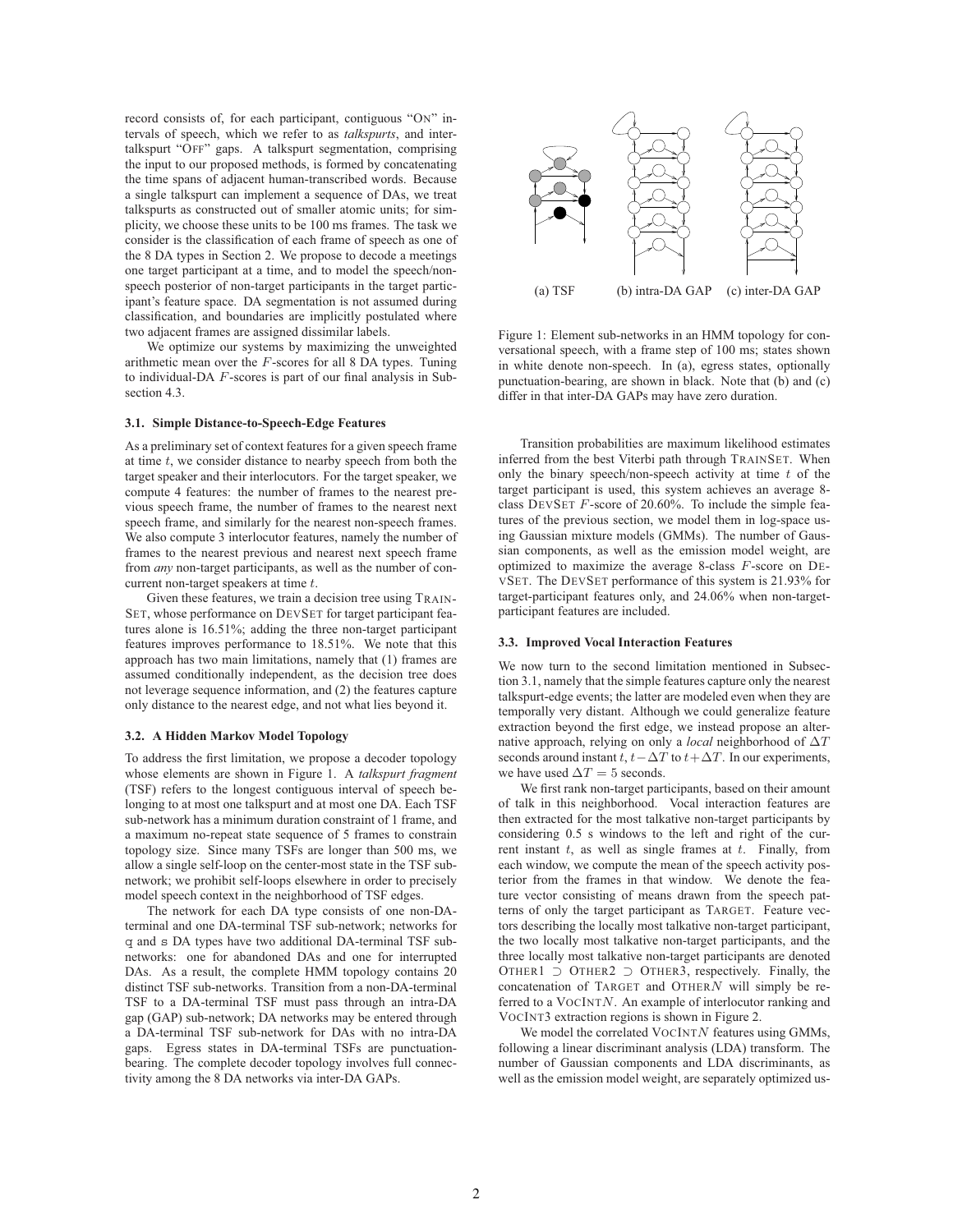

Figure 2: An example of interlocutor rotation and feature extraction at instant  $t$ , with time depicted from left to right, when decoding participant C. Non-target participants A, B, D, and E have been ranked according to their amount of talk in the local neighborhood, shown as black squares. Windows for which features are extracted are shown as ovals; a single mean speech activity posterior is computed for each, out to  $t - 5.0$  s and  $t + 0.5$  s (only windows near t are shown).

ing DEVSET. Within the proposed HMM framework, DEVSET performance using TARGET is 24.88%. When OTHER3 features are included, the performance increases to 28.37%. This represents absolute improvements of 2.95% and 4.31% with respect to the combination of the simple features of Subsection 3.1 and the HMM topology. In the remainder of the work, we rely only on these improved  $VocINTN$  features. We note that they offer two additional advantages, to be explored in future work: (1) they rely on a finite context and may be more suitable for online processing; and (2) they are in principle more robust to speech activity insertion and deletion errors.

# **4. Experiments**

This section presents two experiments. In the first, we compare a baseline in which only TARGET features are modeled to one with OTHERN features added. In the second, we compare a strong lexical baseline to itself with VOCINT3 added.

#### **4.1. Vocal Interaction Features**

The average 8-class F-score of the HMM system, using our improved vocal interaction features, is shown in Figure 3 as a function of the size of the neighborhood from which these features are computed. As can be seen, performance for TARGET and for its combinations with  $O$ THER $N$  increases sharply as the neighborhood grows to approximately 15 seconds for TARGET and 10 seconds for the TARGET+OTHERN systems.

A second observation is that differences among the TARGET+OTHERN systems are quite small, relative to their differences with TARGET. This indicates that modeling more than just the single locally most talkative non-target participant offers little additional gain. We suspect that the noisy behavior of the TARGET+OTHERN curves for larger window sizes is due to our technique of ranking participants during feature extraction; it is possible that participants who speak in close temporal proximity to the current instant  $t$  should be ranked higher than those who may speak more but also much sooner or much later.

Over the entire range of explored context sizes, the performance of TARGET features alone is always lower than the best TARGET+OTHERN system by approximately 2-4%. It is possible, given the asymptotic behavior of the TARGET+OTHERN curves and the fact that the TARGET curve is only slowly rising for 40-second contexts, that TARGET eventually catches up with  $TARGE + OTHERN$ . This requires further investigation. In the meantime, what Figure 3 makes clear is that, at its highest observed performance (achieved using a 40-second context), TARGET is outperformed by all  $TARGET+OTHERN$  systems with only 5 seconds of context. This may have implications for real-time conversation processing systems.



Figure 3: Average 8-class F-score for 5 systems, as a function of the neighborhood size  $2\Delta T$ , shown on a logarithmic scale in seconds along the  $x$ -axis.

#### **4.2. Complimentarity with Lexical Features**

In our second experiment, we construct an oracle lexical baseline as the most optimistic single-source measure of performance on this task. We note that DA classification is biased towards lexical information because of the way the data was labeled, making a lexical baseline extremely hard to beat.

The features in our proposed lexical HMM system are the observed lexical bigrams. Each frame of speech occurs closest to the center of a single word; we assign to it the left and right bigrams containing that word. Only those left and right bigrams per state are modeled whose probability of occurrence for at least one DA type exceeds 0.1% in TRAINSET. During decoding, emission and transition probabilities are combined using a global weight as for  $VocINTN$  systems.

The average 8-class  $F$ -score achieved by the lexical HMM system on DEVSET is 50.10%, which is indicative of the difficulty of this task, even when perfect word information is present. As a measure of the competitiveness of this system, we have retrained it on the traditional 5-class DA task reported in [1] and re-optimized the lexical model weight. Although its complexity is much smaller than the hidden event language model (HE-LM) in [1], it achieves an error rate of 22.62% on the "lenient" classification error metric (with its own automatic DA segmentation) on the unseen TESTSET data, an error rate which is 2.5% lower than that achieved by HE-LM.

To assess feature complimentarity, on the 8-class task, we combine VOCINT3 with this lexical baseline (using a second emission model weight). The maximum  $F$ -score achieved by the combined system is 52.33%. This represents a 2.23% absolute improvement, and indicates that the proposed  $VocINTN$ features offer complimentary information for DA detection.

#### **4.3. Analysis of Performance on Unseen TESTSET Data**

On TESTSET, the average 8-class  $F$ -score follows a trend quite similar to that on DEVSET. TARGET improves the performance of the HMM topology alone from 21.81% to 25.48% by 3.67%